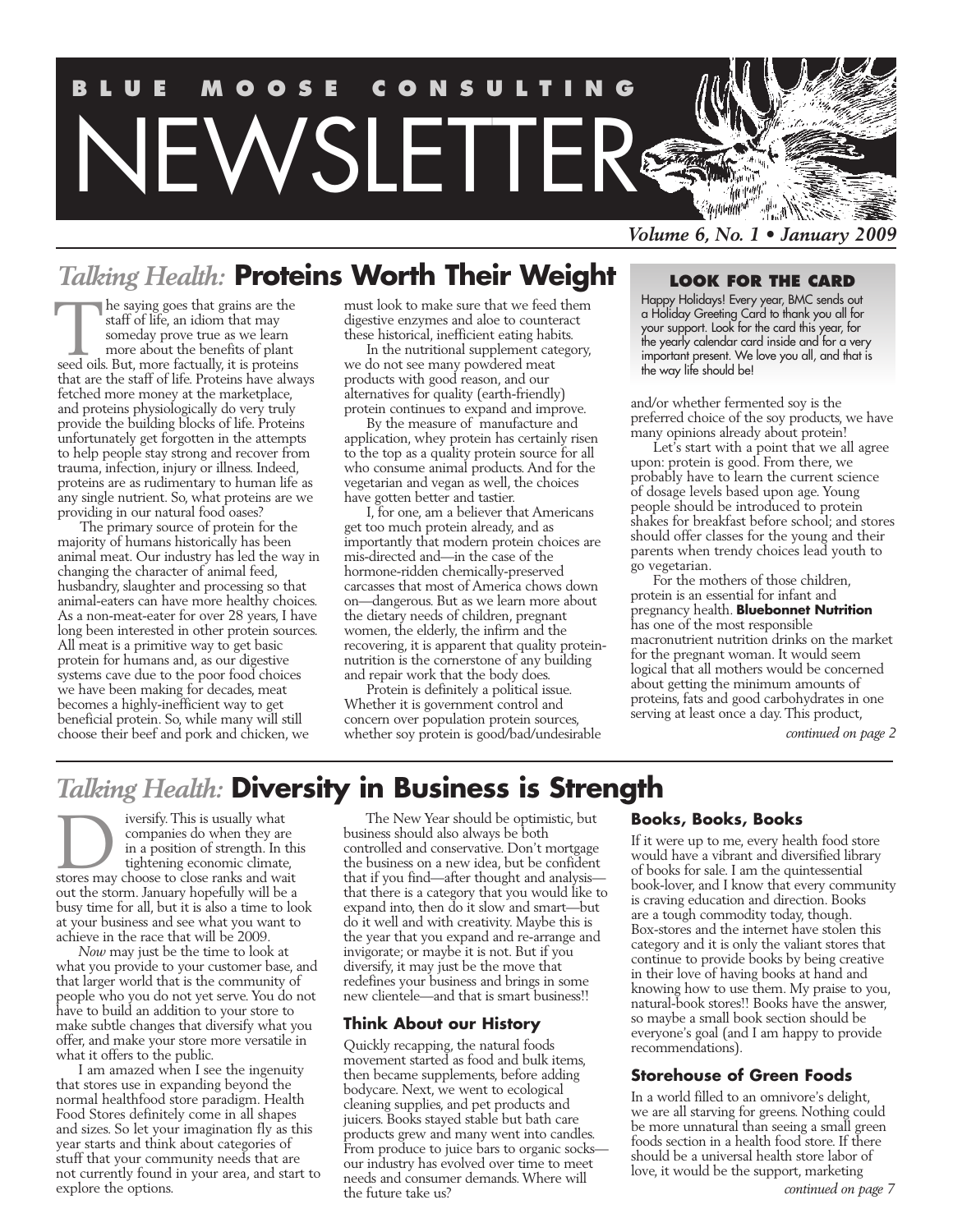### **Proteins Worth Their Weight**

*continued from page 1*

*Early Promise Prenatal Macronutrient Powder*, often reduces the uncontrollable food cravings that pregnant woman have. This drink is available in a *Natural French Vanilla* and *Natural Belgian Chocolate* flavors and complements their *Micronutrient Pregnancy Dual-Pak* supplements.

The biggest consumers of protein supplements are certainly bodybuilders and athletes. The reason for this is obvious and will be addressed more later, but suffice it to say that stores that market their protein supplements in a distinct Sports/ Bodybuilding section often pull in an entirely different clientele (that often needs cajoling to look beyond the proteins and energizers they hunt for). Unfortunately, the internet and aggressive discounters have destroyed this once-profitable market for most stores! There is a clue for a way to lure them back later as well…..

The group that, surprisingly, probably has the highest protein needs are the elderly. While they often consume sufficient protein, they usually eat foods that are difficult for their weakened digestive systems to process. Overfed but malnourished, too many older people are drinking horrible drink-shakes that do more harm than good. These people need healthful direction.

One thing is sure, and that is that every age group needs quality protein. It is puzzling that the marketplace seems to be only interested in marketing to those who workout hard. If we are looking to give profoundly beneficial information, or to increase sales by providing better nutrient choices for all, we should all re-learn the primary importance of protein for overall optimal health for all.

### **Protein Drinks are a Way of Life**

Your customers turn to you for advice. If you develop truthful health mantras and affirmations, then eventually your chirping will affect the health songs of your community. Where to start with protein then? Breakfast protein drinks are a great way to start the day in these modern times. It's a shame we do not have the distribution stream to allow stores to offer magnificent food-blenders for sale next to their protein drinks—to literally encourage people to use the morning "shake" to jump-start their day. Too many people truly work upstream all day by skipping breakfast or depending upon coffee to fuel their morning jolt of energy. The best breakfast meal for most would be a protein shake with fresh fruit and a healthy dose of **Nordic Naturals** *Arctic Cod Liver Oil.* Your job is to encourage.

Likewise, this January you have the opportunity to influence a cavalry of dieters to use your store as their source for weightloss protocol fulfillment. Traditionally, people turn to protein drinks as a way to skip a meal. It is my assertion that you should dissuade people from proteinizing their way to slimness, but those Atkins-minded people are determined and you should be ready to provide, inform and persuade. Certainly, if

someone is looking to skip a meal, you should be ready to quickly inform them of every option that your store provides. Raw foods meal replacements might effect weight-loss more correctly.

Protein drinks are becoming commonplace among the young and the educated, so use this

new year to overhaul your protein section: out with the old, and in with the better!

### **Building a New Protein Section**

Be strong. Take control of your protein section. If it is time to change with the times, then have the courage to do it. *Blue Moose Consulting* offers the best of the new wave of protein drinks that are emerging as the raw materials get better and protein formulas get more sophisticated,

**Bluebonnet Nutrition** recently introduced what most certainly will become the best protein drink in the industry with their *100% Natural Whey Protein Isolate* powders. This product selection offers the most absorbable protein source—whey protein isolate—in standards that had never been reached in our industry until now. This product, with zero calories and sweetened with stevia, tastes great and provides the pureness of absorbable protein, which is what we should be promoting with confidence to every age group.

At the other end of the spectrum, in the plant-based meal replacement realm, **Juvo** has emerged this past year as a leader in organic, raw food nutrition. Yes, Juvo is now a must for every health food store that wants to provide variety, choice and quality. Until now, it has only been those stores that are forward-thinking, vegetarian-oriented or market-savvy that have led the Juvo bandwagon. 2009 will be the year that Juvo emerges as an excellent alternative to those cans of similars that fill the shelves of so many old-school stores.

### **Bluebonnet: Natural Foods Leader in Protein Supplementation**

Bluebonnet has done it right. In less than two years, they have created the best selection of protein drinks in the industry, and the best-tasting. Starting with their soy proteins —their *Super Earth Soy Protein* powders —they have elevated the standards of what a soy protein drink should be. Soy is not bad: rather it is the bad manufacture of cheap, mass-market soy and the ubiquitous-ness of concentrated soy products that proves unhealthy. Bluebonnet sources the highest quality soy materials. Unlike the common practice of using an ethanol-processed soy protein isolate, they employ a water-washing technique, which preserves the naturaloccurring isoflavones in the isolate. Additionally, the standardized soy isoflavones are naturally extracted from nutrient-rich



soy germ instead of using the standard impure hexane extraction method, thus, yielding a cleaner soy isoflavone concentrate as well as beneficial soy saponins. This vegetarian product is so well-built that it actually can state legitimately that it has dosage profiles that support cardiovascular health, hormonal health for men and women and bone health.

Bluebonnet uses a most intriguing and tasty sweetening agent with their *Earthsweet*®

Natural Sweetener. Earthsweet® is a proprietary, all-natural sweetening mix of juice concentrates (wild blueberry, cranberry, prune, cherry and bilberry fruit, grape seed and raspberry seed), with a dash of dried unrefined cane juice and crystalline fructose, that actually has an antioxidant value, compared to the old-school fructose filler that permeates many protein products in most stores.

Bluebonnet's *Whey of Life*® Protein powder is my favorite formula. This formula was the forerunner of the many whey proteins that Bluebonnet now offers that use superior whey protein. This product is a *"Multi-Action"* protein drink that does exactly what a bodybuilder should desire: it counters oxidation strength with its GliSODin vegetarian S.O.D.; it provides the best-bricks for building with superior whey protein; and it speeds the healing process with the addition of nucleotides. Sweetened as well with EarthSweet®, this is truly a brilliantlydeveloped formula.

Both these formulas, in a chocolate and vanilla variety, taste great and mix easily (an important distinction between well-made and cheaply-made protein powders)

It was inevitable that Bluebonnet would use the Whey of Life® protein powder to expand into the whey category, as they have had such great success with the consumer satisfaction of this unique protein drink.

First, they became the first company to provide a 100% unsweetened Whey Protein Isolate. While most products had been providing blends that included the whey isolate and whey concentrate, Bluebonnet responded to customer demand for a simple and natural formula, by providing a product that added only a natural vanilla flavor.

### **All Whey Protein is Not Alike**

Bluebonnet again leads the way with the new standard for whey protein supplementation. Earlier versions of whey used hydrolyzed derivative materials. While these were predigested, they also lost many of the beneficial nutrients that made whey so exceptional as a food protein source. At one time, the industry moved toward ion-exchange whey products, but these also altered the natural composition of the whey product by using HCL and other methods to break down the whey to gain its protein.

Bluebonnet now has the most 100% Natural Whey Protein Isolate products in the industry. This whey protein is intelligently sourced. Many companies are purchasing

*continued on page 6*

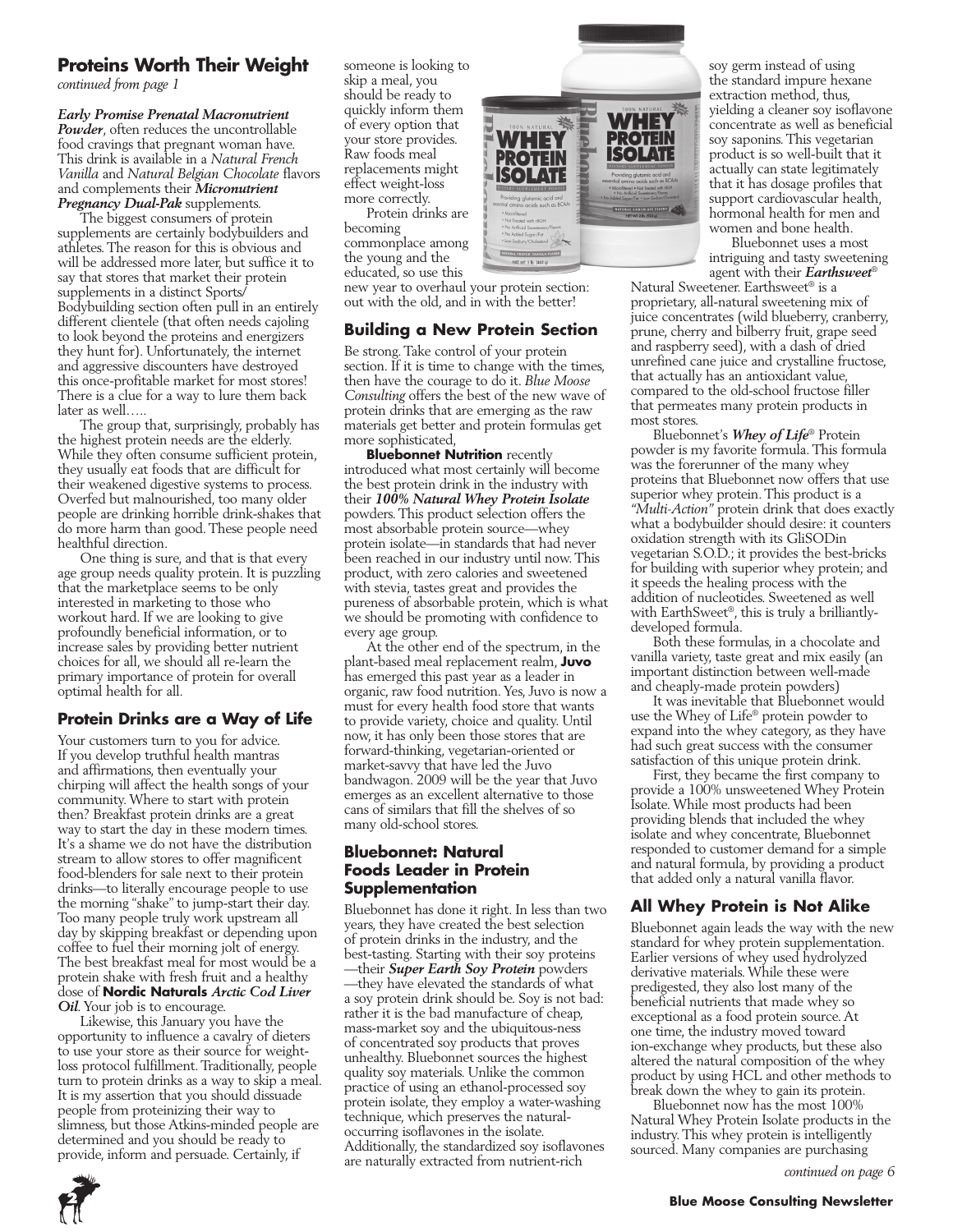

### **Be Prepared!! Offer the best options on sale** *January Monthly Promo*

## **20% off**

minimum order of 3 each

**Black Elderberry liquid extract Black Elderberry glycerite Andrographis liquid extract Immunattack™ Compound Osha liquid extract**

*Get your entire staff versed on the benefits of liquid extracts*

Why Liquids? – Effective Selling of Liquid Herbal Extracts Liquid extracts have many inherent advantages. In this training, you'll learn the key benefits of liquids—such as better absorption, greater dosing flexibility, and more.

Training Date: January 15th,2:00pm EST or 7:00pm EST

## NORDIC NATURALS

Pure and Great Tasting Omega Oils

## **New Products!!!**

### *You can take your Omega-3s with you, and you should!!* **Nordic Naturals Travel Packs: convenient, resealable**

**Nordic Berries**—14 berries—3.5 daily serving **Ultimate Omega D3**—14 softgels—7 daily servings Omega 3, 6, 9, Jr.-14 softgels-7 daily servings

### *New products sure to excite, and meet the new demands for Vitamin D*

**Omega 3, 6, 9-D Jr,** for ages 5 thru teens, New, with Vitamin D **Fish Oil + Borage Oil with Vitamin D** lanolin-based Vitamin D cholecalciferol, 1000 mg 90 softgels small soft gel size 500 mg

### **Omega 3D**

our best seller now in a new variety, with Vitamin D added optimal natural triglyceride form fish oil lanolin-based Vitamin D cholecalciferol, 1000 mg 60 softgel caps, 1000 mg purified fish oil

Not represented by BMC in NJ, SC and parts of PA Note that the Not represented by BMC in NC, SC, WV



*Another reason to Make Bluebonnet your #1 Supplement line* **Coming in January**

## **5 New Targeted Multi's!**

Men's Choice Women's Choice Veggie Choice Age-less Choice for Women 50+ Age-less Choice for Men 50+

#### **Now shipping: Whey Protein Isolate Powders** the Right Whey for Optimal Performance and Recovery

| 1564                                              |  |  |  | Whey Protein Isolate French Vanilla Flavor Powder | 1 lb            |
|---------------------------------------------------|--|--|--|---------------------------------------------------|-----------------|
| 1565                                              |  |  |  | Whey Protein Isolate French Vanilla Flavor Powder | 2 <sub>1b</sub> |
| 1568                                              |  |  |  | Whey Protein Isolate Chocolate Flavor Powder      | 1 lb            |
| 1569                                              |  |  |  | Whey Protein Isolate Chocolate Flavor Powder      | 2 lb            |
| 1572                                              |  |  |  | Whey Protein Isolate Strawberry Flavor Powder     | 1 lb            |
| 1573                                              |  |  |  | Whey Protein Isolate Strawberry Flavor Powder     | 2 lb            |
| 1576                                              |  |  |  | Whey Protein Isolate Mixed Berry Flavor Powder    | 1 lb            |
| 1577                                              |  |  |  | Whey Protein Isolate Mixed Berry Flavor Powder    | 2 lb            |
| Highly-valued isolate form; sweetened with stevia |  |  |  |                                                   |                 |
|                                                   |  |  |  |                                                   |                 |

Not represented by BMC in NJ Not represented by BMC in NJ, SC

# INEWTON | .<br>homeopathics

**Nurturing Naturally Since 1987** 

## **Start the Year healthfully, Homeopathically**

December Monthly Promotion

## **20% Discount**

6+ per SKU

Appetite-Craving Control N027

Bowel Discomfort N029

Nervousness N070

Stress & Tension N066 Thyroid Assist N074

Appetite Control helps control overeating, food cravings, and fatigue caused by symptoms of low or irregular blood sugar. In combination with Detoxifier, it helps remove toxins from the system

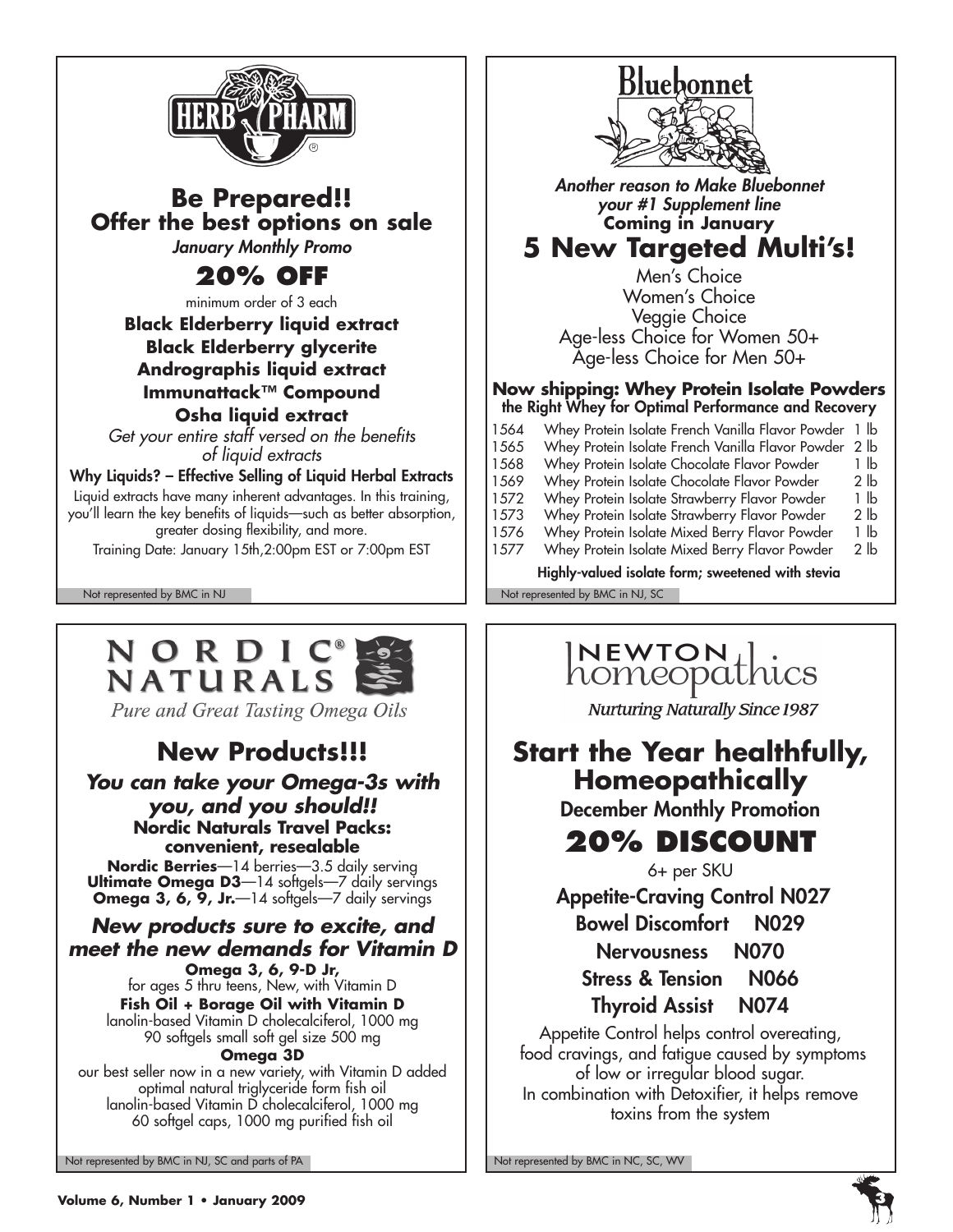

#### **Go Green with the Ocean's Oldest Green Food** *The oldest, most complete form of nutrition available*

Approximately 3.5 billion years ago, in the primordial oceans of our young planet, tiny microorganisms with the ability to convert energy from the sun into essential nutrients thrived. This marked the beginning of life on Earth. These organisms are collectively referred to as phytoplankton.

They continue to thrive today. The abundance of micronutrients in phytoplankton have been shown to help maintain human cell membranes in structure and function; a vital element for cell detoxification and the overall metabolism of human cells.

From the pristine temperate water of the Pacific Northwest comes UMAC-CORE: a concentrated blend of these minute yet mighty microorganisms. A patent pending ingredient, Alpha 3 CMP (Concentrated Marine Phytoplankton), is a concentrated blend of marine phytoplankton species that contains dense micronutrients that support cellular health and promotes energy and vitality.

Ancient Sun Nutrition, Inc. *InnovativeWhole Food Nutrition Solutions*

Ancient Sun®

*January Specials* **WildBar™ the treat every purist wants** Organic, Vegan, Raw, Gluten-free, Kosher, Non-GMO WildBars on sale with/thru Blue Moose for the month of January at **10% off**

*Special stock-up sale\** **Crystal Manna Powder and Capsules 10% off** through BMC reps only \*sale is NOT on Crystal Manna Crystals or Blue Manna products



### **Silver season** Excited about the health benefits of Silver but need help to educate??

*Accurate, credible and concise educational material is now available*

### **The NEW definitive Sovereign Silver Brochure**

The world's best silver, the only silver hydrosol, can now be understood by all consumers. Stack these handouts where people will see them and watch your silver sales grow. You need to carry only one silver, and that is Sovereign Silver.

### **Immune Support Supplement & Topical First Aid Gel**

Ask you sales rep to increase lit supplies with your next order and refill those samples

Not represented by BMC in NC, SC, NJ, eastern PA



### **Expand and promote more healthful medicinal oils in 2009**

*Eight high-quality plants and seeds scientifically selected by award-winning microbiologist, Dr. Iichiroh Ohhira.*

**A unique vegetarian alternative**

> Rice Bran Oil Borage Seed Sunflower Seed Avocado Perilla Seed Flax Seed Green tea Seed **Olive** 60 caps



(wood is hand-finished Maple wood and Oak wood)

Not represented by BMC in NC, NJ, Eastern PA





January 2-31

Cold and flu season has already hit some parts of the region hard and people are searching for ways of providing natural germ prevention. Gain sales with a counter-display of the 2 oz., and make sure people see the full-sized pump bottle of this wonderful, organic hand sanitizer. (6.76 fl. oz.) The most satisfying scent of any Hand Sanitizer, with Acai and Jua from the Amazon Rain Forest. Kills 99.99% of germs. Free of Synthetic Fragrance. Eco-Certified! You must try this unique Organic product and smell its satisfying and exotic scent. Moisturizes as it cleans!! *The Henna Cream, Amazonia Preciosa, SAPIEN and Hand Sanitizer lines are all VEGAN certified.*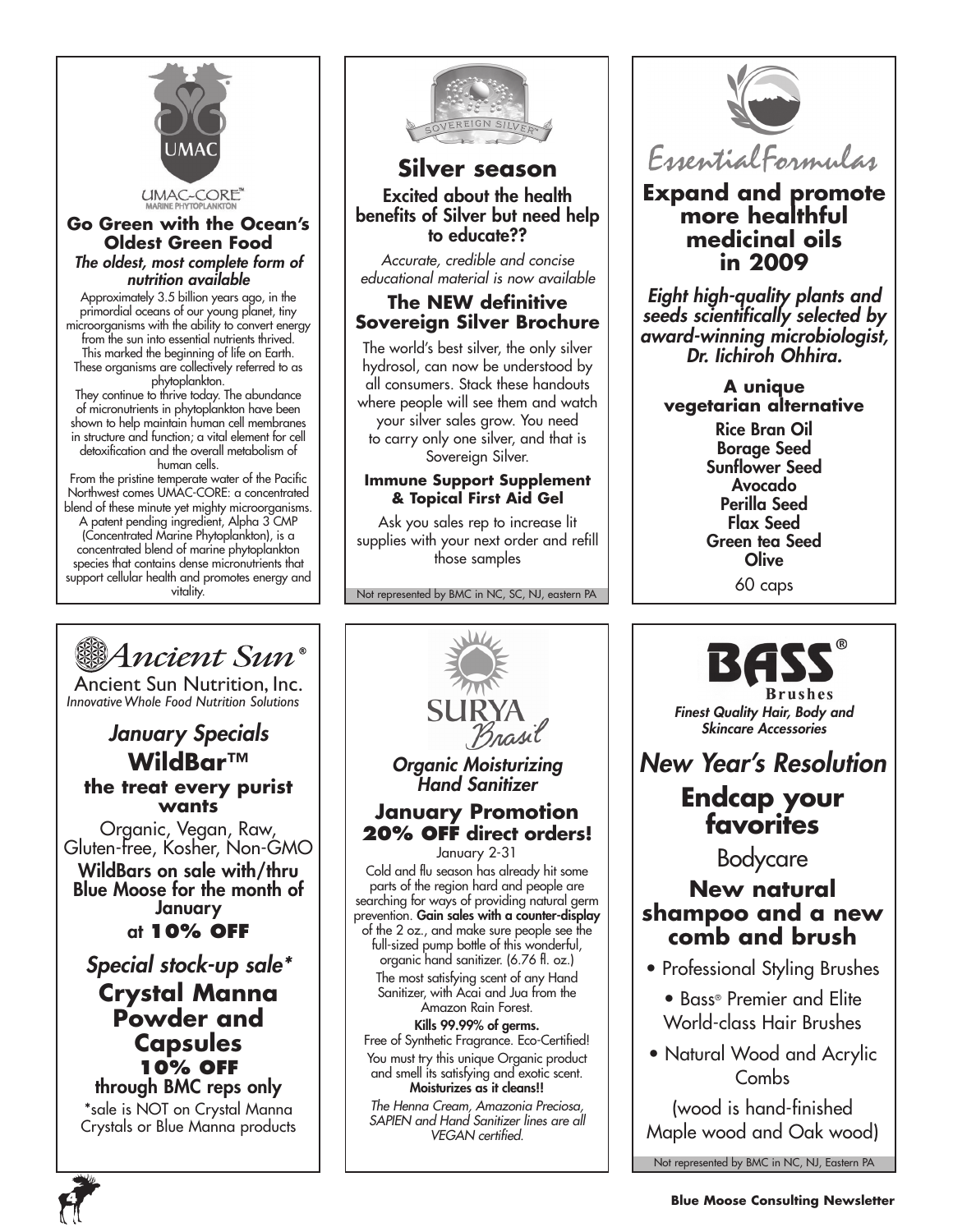

### **Plenty of Ashwagandha in stock!**

Take advantage of these opportunities to increase margin, and keep your shelves stocked during the winter season. Line drive on all Herbal Formulations.

> *Mix & Match* 24 Scientifically-Validated Herbal Formulas

**Buy 15> receive 7% off Herbal Formulations** 

**Buy 25> receive 15% off Herbal Formulations** 

**Buy 50> receive 25% off Herbal Formulations** 

**Buy 100> receive 30% off Herbal Formulations** 

\*\* This discount does not include Pure Herbs. Discounts are product-specific, no substitutes allowed; and are not applicable to Soliga Forest Honey, Chyavanprash Jam or Koflet Lozenges unless otherwise noted in the promotions above.

Not represented by BMC in EasternPA, NJ

### immune **HEALTH BASICS**

CLINICALLY PROVEN IMMUNE SUPPORT

### *Perfect Dosage for Everyone 250 mg*

Immune Health Basics products contain Wellmune WGP®

### **15% off**

250mg/30 count Minimum purchase of 6 bottles.

### Daily supplementation with Immune Health Basics:

• Activates innate immune cells to more quickly identify and kill foreign challenges.

- Enhances immune protection against stress-related health challenges.
- Improves vigor and mental clarity while reducing fatigue and tension.

*Check out the new website* www.immunehealthbasics.com



### **Cleanse for the New Year!** Detox Plus Formula **15% off**

32 oz and 16 oz 12 mix and match

'Detox Plus Formula is more effective than other Detox formulas because the Whole Leaf Aloe Vera Juice carries it formulas herbal extracts deep into the tissues, supporting and stimulating the release of waste residue throughout the lymph system and liver. This formula is very effective, containing Essiac formula herbs. Any detox of the liver can provide help with skin conditions such as psoriasis and eczema, Lyme's disease, Hepatitis C, Candida, Allergies and general well being.

It is great to detox the body at least once a year to get out the toxins accumulated from many factors. Detox Formula can be taken daily for overall well-being and stamina. Best taken with Fibermate by Aloe Life to encourage more toxins to leave the body.'

## **MushroomScience**®

٦

### **Cold and Flu Season**

*"Go beyond Flu Shots with a Boost to the Immune System"*

**Three best products for Tonic Immune Support MaitakeGold-404®**

**5 Mushroom Formula with MaitakeGold** 

### **Reishi Gano 161™**

*5 Mushroom Formula:* the Only Mushroom Combination Formula made from 100% Hot Water Extract: Maitake Gold - Coriolus - Reishi - Shiitake - Agaricus blazei

**January Monthly Stock-up Promotion 20% off**  any of these three SKUs in 6s each



*Perfect for De-stressing from the Holidays*

### **Sleep Rescue® Vegan Herbal Care Topical Relief, Natural, Non-addictive, Soothing**

Topical sleep aid does the trick especially for stress and restless legs! Massage into your temples, neck, jaws, legs…..anywhere you hold the tension.

A non-addictive snooze Wake up revived!!

### **January Monthly Promo 10% off**

Direct Orders Only. 2 oz liquid *"Our Problems Are Smaller When We Are Rested."*

## **PERFECT® ORGANICS** *Cold January means Dry Skin* **January Sales Relief 15% OFF**

### **12 OR MORE UNSCENTED SHEA BUTTERS**

### 100% Shea Butter

Extracted from the nut of the karite tree found in west and central Africa, this amazing, naturally vitamin-rich butter is one of the most healing, nourishing, and protective emollients available. Shea Butter has numerous benefits, including the treatment of dry skin, sunburns, dermatitis, and stretch marks. Our Shea Butter is of the highest quality—extracted and clarified naturally, without the use of hexane/solvents or other chemicals. So pure, so wholesome, it accommodates all skin types, from the tenderest to the toughest. Easy to spread

VEGAN

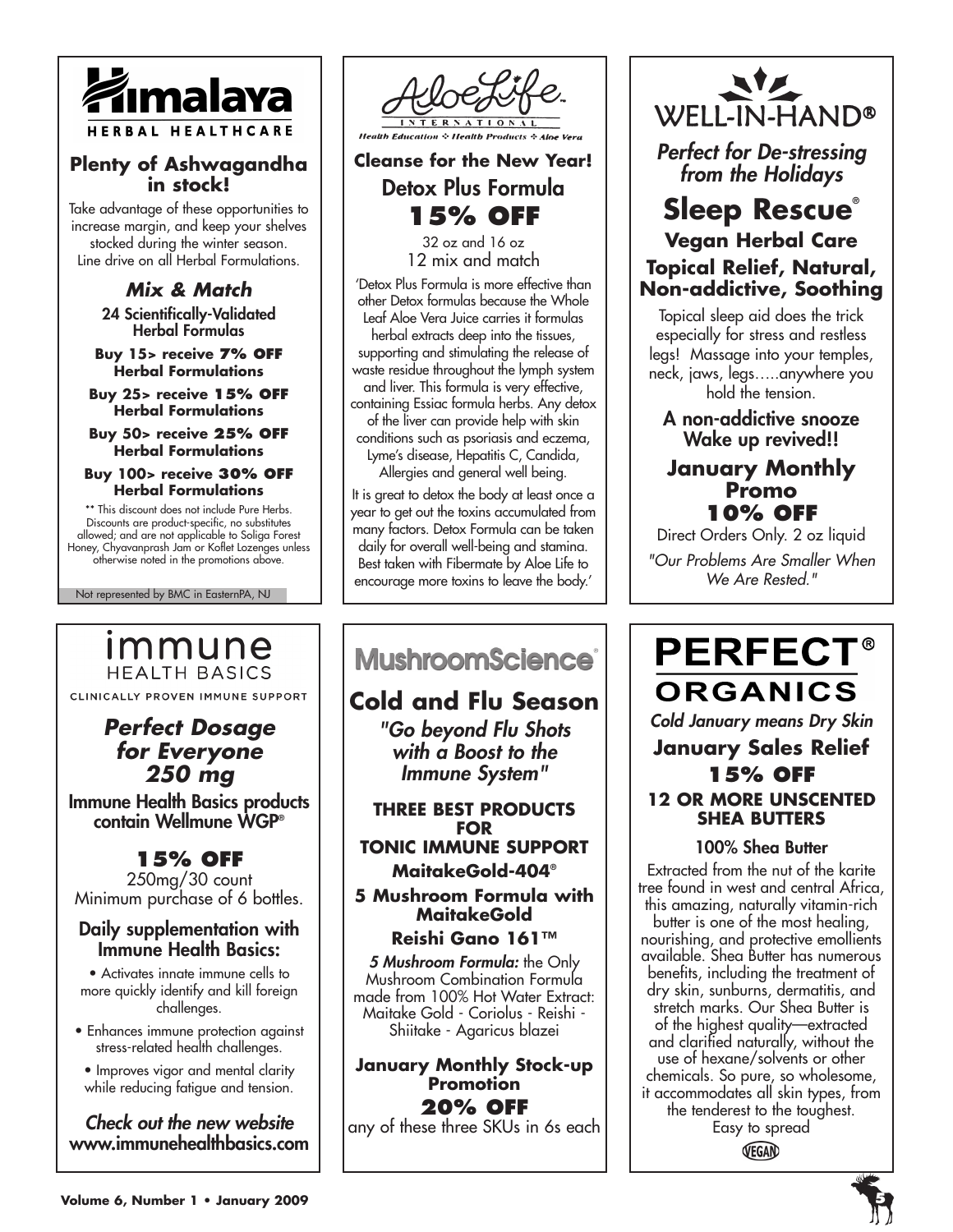### **Proteins Worth Their Weight**

*continued from page 2*

whey from suppliers who cannot guarantee source, so their material may be from New Zealand or China or the USA (Wisconsin, California, Georgia). Bluebonnet's standards insist that they know the exact source of their whey, so that retailer and consumer can both have certainty that their material is from reliably ethical, quality dairies. Their product is derived from cows that are not treated with recombinant bovine growth hormone (rBGH) [also known as bovine somatotropin (BST)].

Mainly, Bluebonnet has set the standard by providing a 100% Natural Source material. The product they manufacture uses a unique low-temperature method to produce the whey that they use. Most companies employ various heat-producing methods in production, and this heat de-natures the naturally-occurring protein structures and important immuno-supportive immunoglobulins that are naturally present. Bluebonnet provides a very natural product, and because it is more true-to-nature, it has a much more bioavailable protein profile. Indeed, Bluebonnet's new *Whey Protein Isolates* have an amazingly high Biological Value (BV). A properly manufactured whey protein isolate is actually a better protein source than eggs, beef, soymilk or casein, and Bluebonnet offers an amazing 26 grams of naturally-occurring protein per serving making it the most-prized source of protein to your discerning bodybuilding clientele.



This natural process also preserves the other beneficial nutrients naturally found in milk. As we have heard from the Westin-Price people and the raw-milk aficionados, milk has many beneficial nutrients that aid the immune system. This 100% Natural Whey Protein Isolate naturally provides high amounts of glutamic acid, branch-chain amino acids (BCAA), and an array of protein fractions. It is these newly-recognized materials, especially Immunogobulins (IgG) and Glycomacropeptides, that are proving to strengthen the immune system along with the muscle and tissue.

It should be obvious that bodybuilders stress their immune systems when they push muscles to the breaking point, but the young and old can use and need the immunosupportive profile supplied by these natural substances as well. And most whey protein powders lose this nutrient profile in their manufacture. One day, the quality companies will all provide material of this caliber, and it will be the cheap options that use the old methods. For now, though, it is Bluebonnet leading the way!

So, Bluebonnet is now providing the bestquality, highest natural protein products on the market. They also have one of the most complete, exciting and tasteful selections. Their new releases includes the steviasweetened varieties: Chocolate, Vanilla, Strawberry, and Mixed Berry. At this SOHO trade show in Florida in December, Bluebonnet sampled more protein powder than ever, as word spread that there was finally a highly-bioavailable whey protein with zero calories that tasted great!



- High Fiber: 7.2g/serving
- Vegan, Organic, & Kosher!

Not represented by BMC in Eastern PA, NJ

This Whey Protein is perfect for everyone, because it is so fast-acting and bioavailable. Bodybuilders will like how quickly this product replenishes their amino acid pool during the exercise process. They will also be in awe of the high amino acid profile when you tell them this is a naturallyderived product. As importantly, everyone needs absorbable protein in their diet. The dosage is perfect for quick addition to the morning breakfast shake or the lunchtime pick-me-up. Label-readers will marvel at this nutrition panel when you explain that this product attains these heights by new natural manufacturing techniques. Back to nature, and the higest-quality whey!!

The industry is changing and, once again, Bluebonnet is leading the *way*: this time with their *Whey*. To sweeten the deal for you, this product is clever in its use of stevia, and this protein powder can only be found in independent health food stores. Convince the bodybuilder that well-made whey is better than a protein powder laden with artificial sugars and predigested, destroyed, overheated whey concentrates, and they will become a loyal customer for years: Bluebonnet fights against the vagaries of the deep-discounter, and they protect your mission to educate and provide truly natural products.

In February, we shall continue the topic of protein, turning to vegetarian options, and true food meal replacements. Next month, we continue to report on Bluebonnet's innovations and discuss the great selections from Juvo and Nutrex, Ancient Sun and UMAC-Core.  $\odot$ 

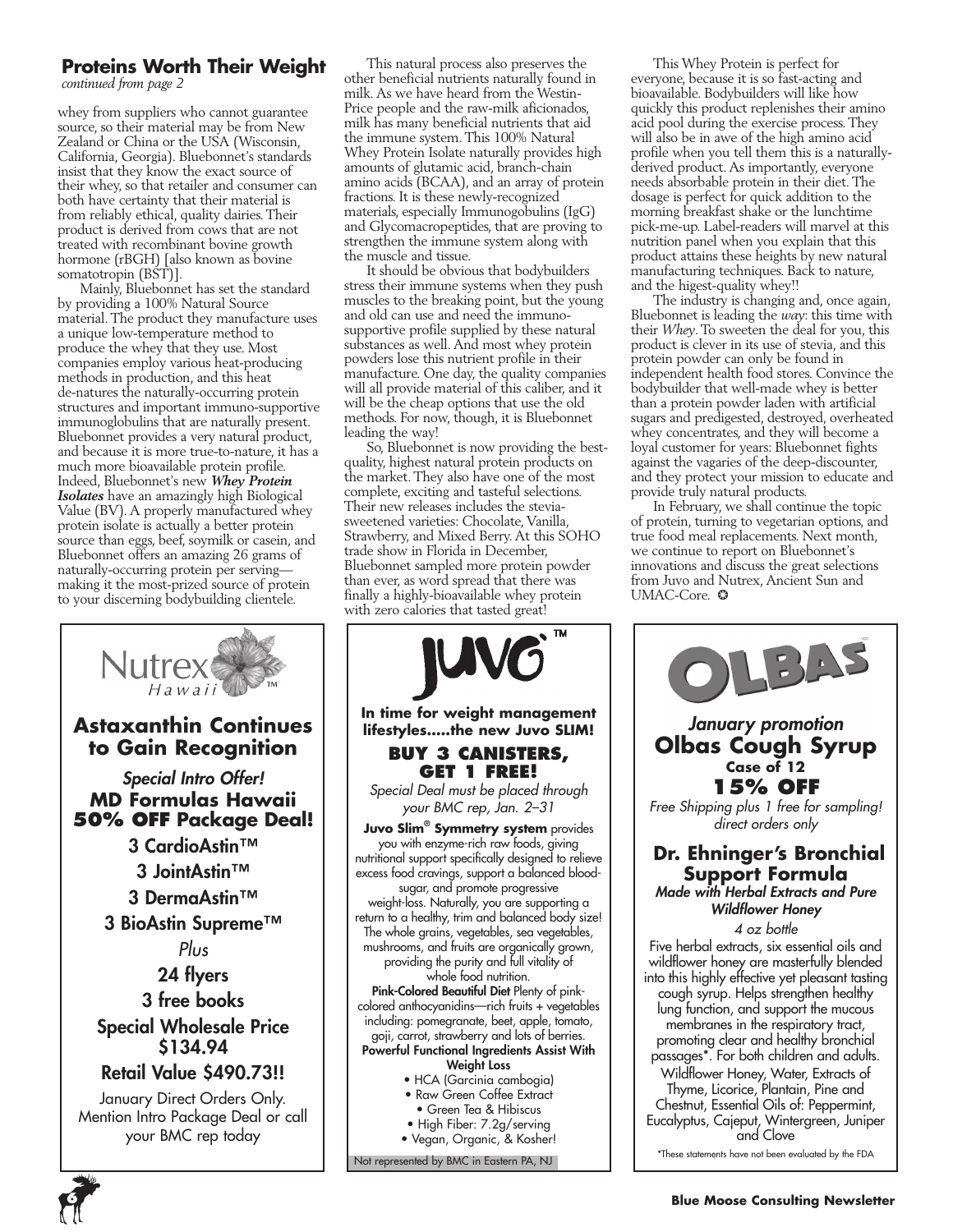### **Diversity in Business**

*continued from page 1*

and proselytizing of green foods. Consider working to make your health food store THE green food store in your town or city. *Your store = green foods emporium*. BMC is determined to help you go green in 2009. Look to the products we supply from Aloe Life, Bluebonnet, Nutrex, Ancient Sun and UMAC-Core: right there you have two new shelves of high-quality greens products to put muscle into your green section.

### **Brushes, Bath Tools and Shoes**

The smartest expansion that stores should consider is to further enlarge their comb/ brush, and bath sections. Believe me, enough stores are successful with selling **Hair Doc's** high-quality brushes and combs, that I would recommend expanding with the industry's oldest and largest Manufacturer/ Importer/Distributor of Hair, Body & Skin Care products to anyone. The quality of their selection has set them apart since 1979. They outshine every other bath tool company with products that are visibly better and more durable. What some stores don't understand is that these items do not go bad; that customers remember where they can go for these type products, and that this market sector continues to grow. Other stores have found the same realities with Earth-friendly shoes, (and I wish more stores would offer non-leather shoes for the vegans and me!)

### **The Local Community**

For many stores, the emphasis has been on highlighting local history or promoting tourism. Several have done the beautiful thing, and promoted local artwork and artists. This is often an easy way to go because the artists often are OK with leaving products on consignment. Likewise, local artisans like soap-makers and even bee-keepers are

### **Take 5 Minutes**

**Planning a Business Trip?** Have some fun while saving and learning

**Expo West** Anaheim, CA, March 6-8

**12th Annual Natural Products Day** Washington, DC, March 24, 2009

**Select Nutrition East** E. Rutherford, NJ, Mar 31- April 1

**NPA Southwest** Austin, TX, April 24-26

**Natural Marketplace** Las Vegas, NV, July 10-11

**NPA & Expo East** Boston, MA, September 24-26

**NPA West** Long Beach, CA, October 9-11 **NPA Northwest** Seattle, WA,

October 17-18

**NPA South SOHO** Orlando, FL, December 3-6

willing to go into an arrangement where they use your storefront as a way to market their products. If you find yourself in this situation, make sure that you are business-like and clear with a written contract with the supplier as to the terms of the agreements that you enter into with each other, (Good business networking is wonderful, but bad experiences can cause negative gossip as well!)

### **There Will Always be Children and Pets**

After a brush and bathcare section, the most successful expansions that I have seen is in the natural Pet Care sections. For stores that do it right, the petcare sections are one of the most successfully consistent ancillary categories in every region of the mid-Atlantic.

Children's health sections should be larger everywhere, for where else can a parent expect to find the right things for childcare than your store? From **Nordic Naturals** to

### **"We Are health food people" Amy Bracken, BMC Sales Rep, Virginia**



My interest in holistic health first took bloom twenty years ago in my first year of college when, for "ethical" reasons, I became a vegetarian. Naturally, I sought specialty items and health food at our small, local health food store in Blacksburg, VA. There, I was introduced and became very interested in herbs, and continued working at health food stores through college in Richmond Virginia. I began managing at Ellwood Thompson's Natural Market after my daughter was born in 1995. During my 15 years of retail experience, I was able to deepen my knowledge and understanding of holistic health, through studies and trainings with experts in the field, but especially the wonderful customers who came into the store every day.

In 2001, I moved to Western Massachusetts and left the Natural Foods Industry to work with a supplement distributor of professional

lines who sold exclusively to practitioners. This was an entirely new experience, and though extremely educational, I found myself missing the natural foods store market, and the amazing people who embrace it as a lifestyle. There is more to what we do than product! During this time, though, I expanded my practice of yoga as a way of life and became empassioned with Anusara Yoga. I became a Reiki practitioner and certified Therapeutic Aromatherapist. Healing with oils and body work became an integral part of my personal holistic practice. I plan to further my training this year, by going to massage school to become licensed.

I came to Blue Moose Consulting this summer, when I was guided to relocate to Richmond, Va., and Michael Hennessey needed support in the Central Virginia region. I was thrilled to become a part of a team that represents companies and products that I believe in and have personally used for many years. I'm excited to help grow our industry and the holistic health field in the Richmond area. I look forward to working with and supporting all of you! *continued on page 8*

### **Think about this**

The average 60-year old takes six pharmaceuticals a day. Each of these drugs has a deleterious impact on the aging body attached to their clinical claims of cure. All of these drugs are unnatural to the body system and untested for drug-interaction. Spend the extra time to work with our elders to help them make sane, safe and reasonable healthcare decisions. Be the voice of educational wisdom. This should be one of your new year's resolutions!

**Herb Pharm's** wonderful selections, to **Immune Health Basics** and **Himalaya USA's** products, every store should make their children's section large and inviting. The core of this children's section should be **Newton Homepathics** *Newton For Kids*  line: effective and cost-effective safe children's medicines.

### **Fair Trade is Here to Stay**

In an unfair economically-flawed world, there is probably nothing more noble than to have a lively and diversified fair-trade section. The beauty of this is that with fair trade you can sell anything, and everything you sell is most likely having a direct hand in helping people in a big way. Of all the section-building listed, a fair-trade section is something that you can start small with (and I would recommend this). While every story about every Coop or Village will be beautiful, you should grow this section almost through a self-tithing arrangement—where a certain percentage of all profits/sales (etc) would go towards the expansion of a every exciting fair trade set. Maybe grow this through seasonal themes!

### **Even Gardening and More**

I so often hear people complain that they cannot get quality gardening materials, mostly compost. This is a growing market, and gardening stores certainly survive through all economic downturns and seasons: organic planting materials and seeds would certainly be going back to our roots.

Other ideas include natural paper, jewelry and especially precious stones if there is no competition nearby. Tea supplies are becoming more popular as a tea culture arises, and coffee also has its own world that has a large natural component. As boomers age, there are many ideas that may work to remind them that natural food stores were integral to their generation. And the elderly are tremendously underserved by everyone but the drug store: make them realize that their lives are honored in your store! Finally, a juice bar with maybe a salad bar and soup is the ultimate: but for this plan long and think about the labor costs. Here I am only dreaming with you, as every health food store should grow into this model!!

We don't have to consider selling aquariums or fossil fuel relics, but there may certainly be fun and more personal avenues that you would like to explore—just remember that you have to be smart with anything that you spend your money on. Make an endcap near the store's front sizzle